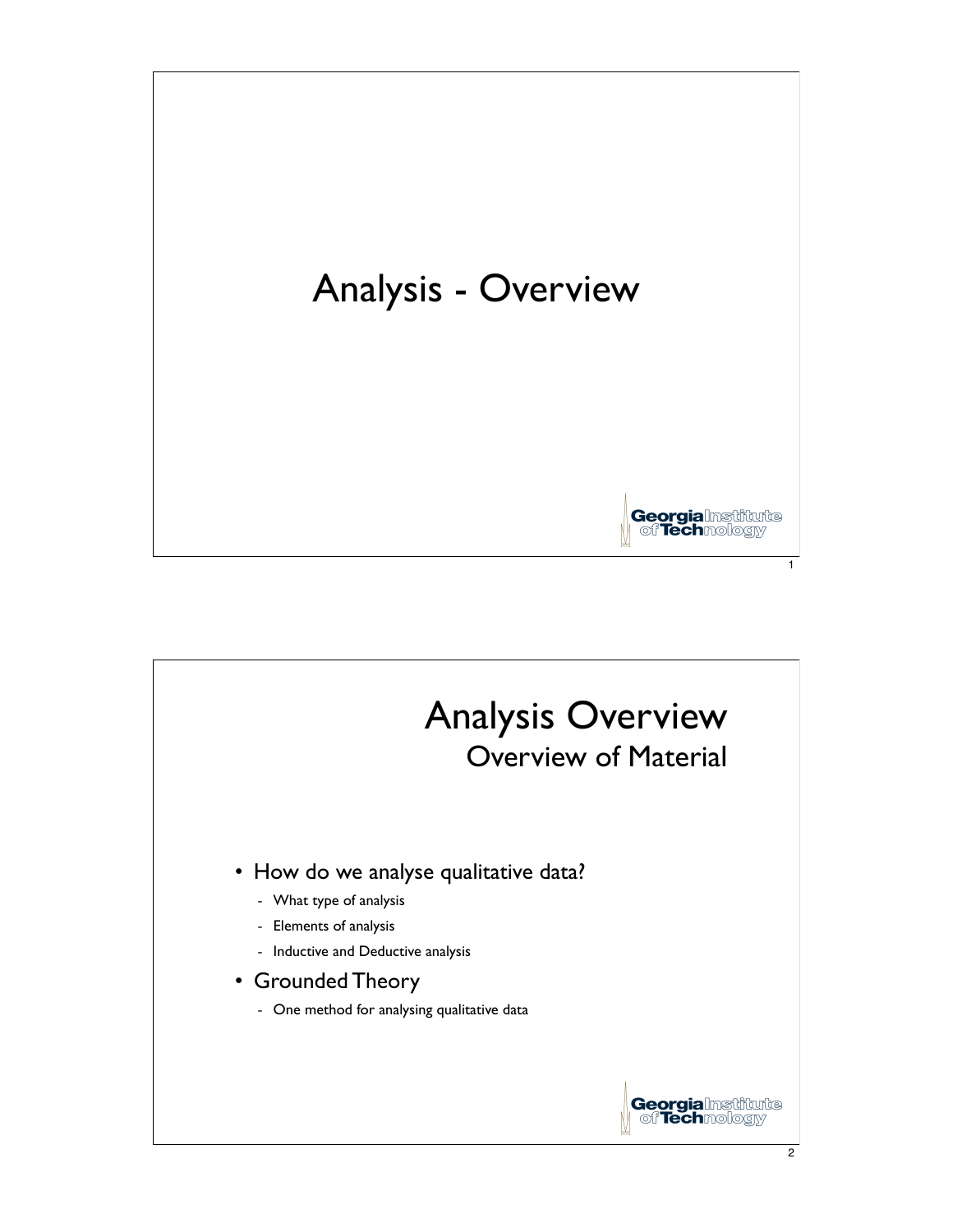

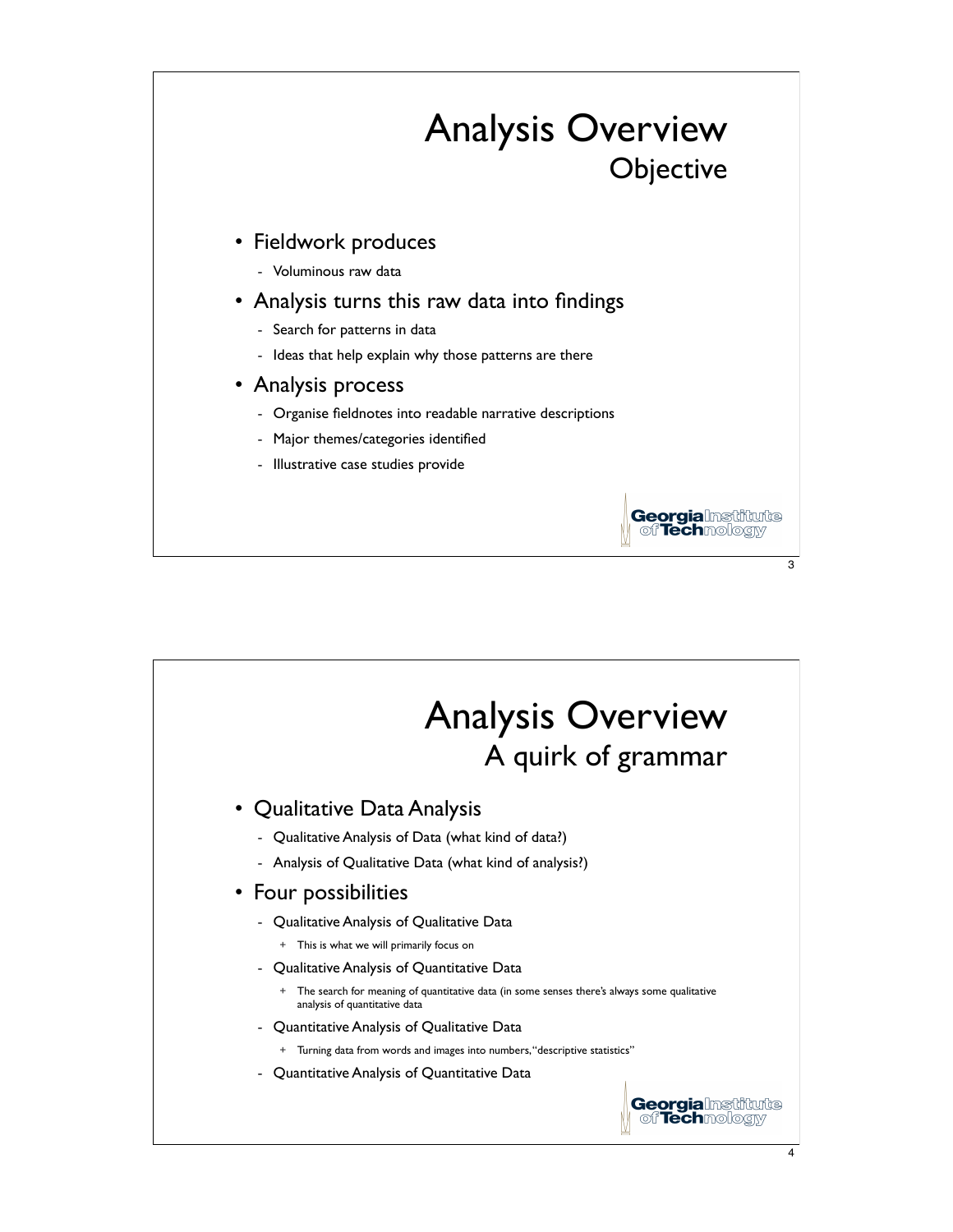

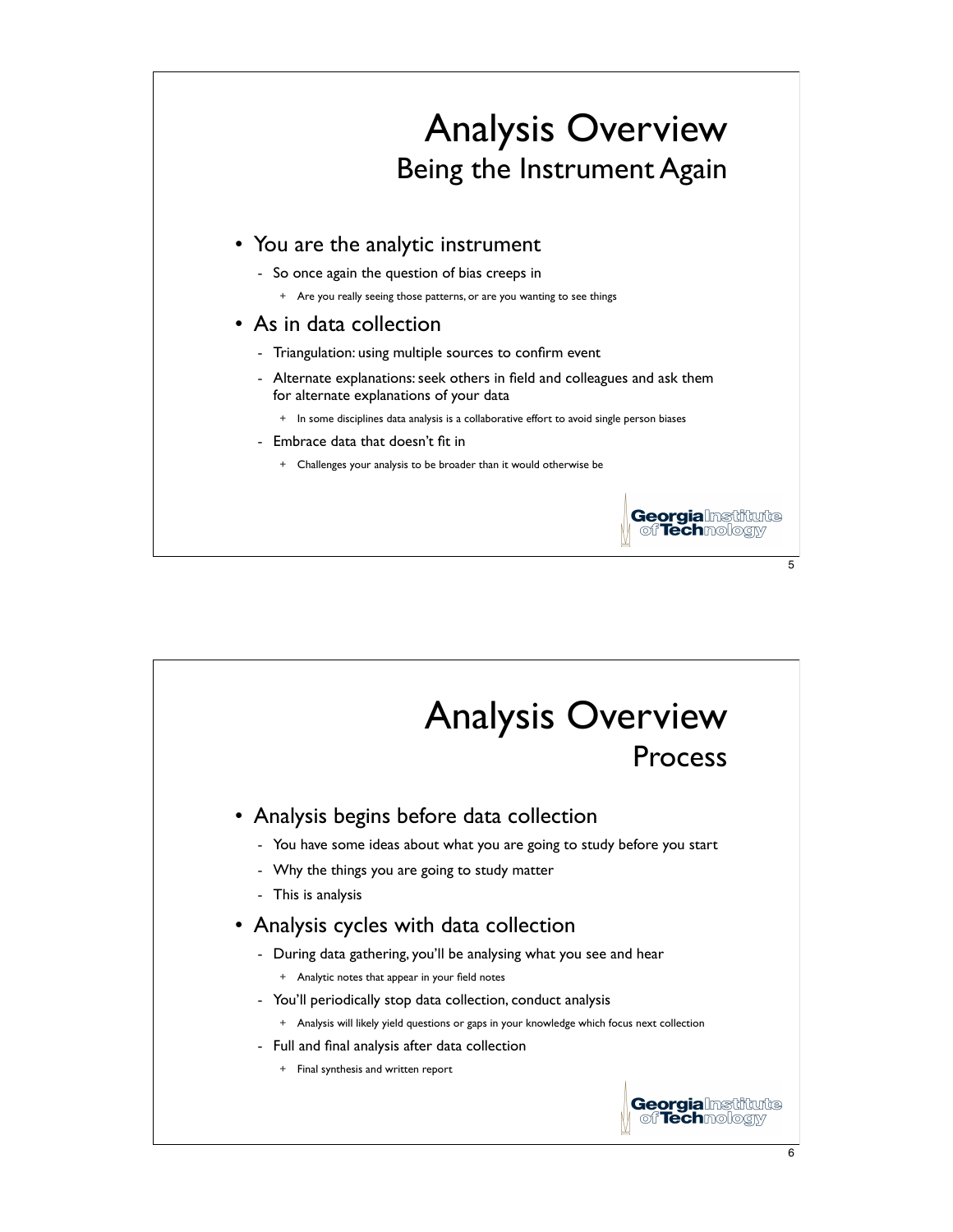

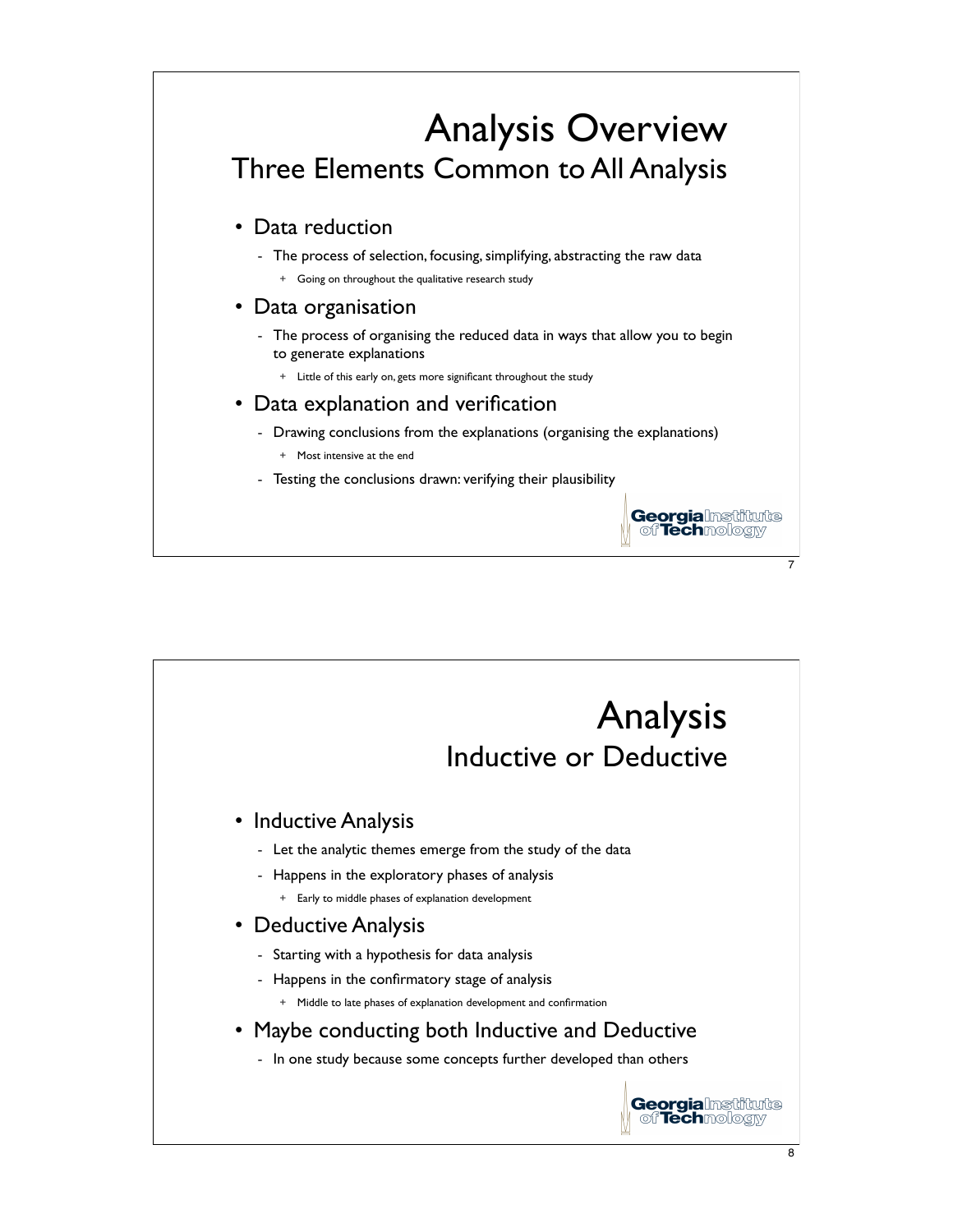

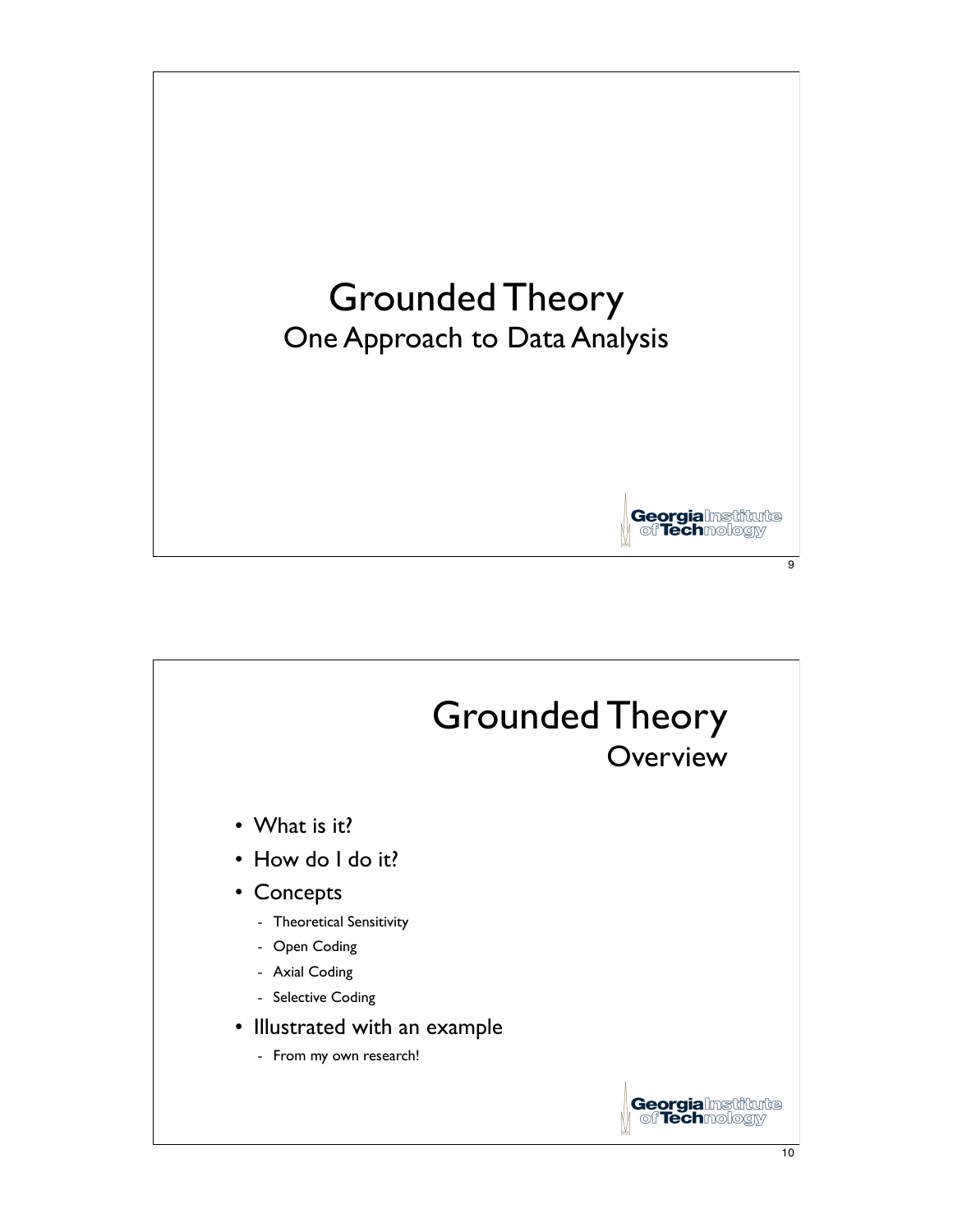

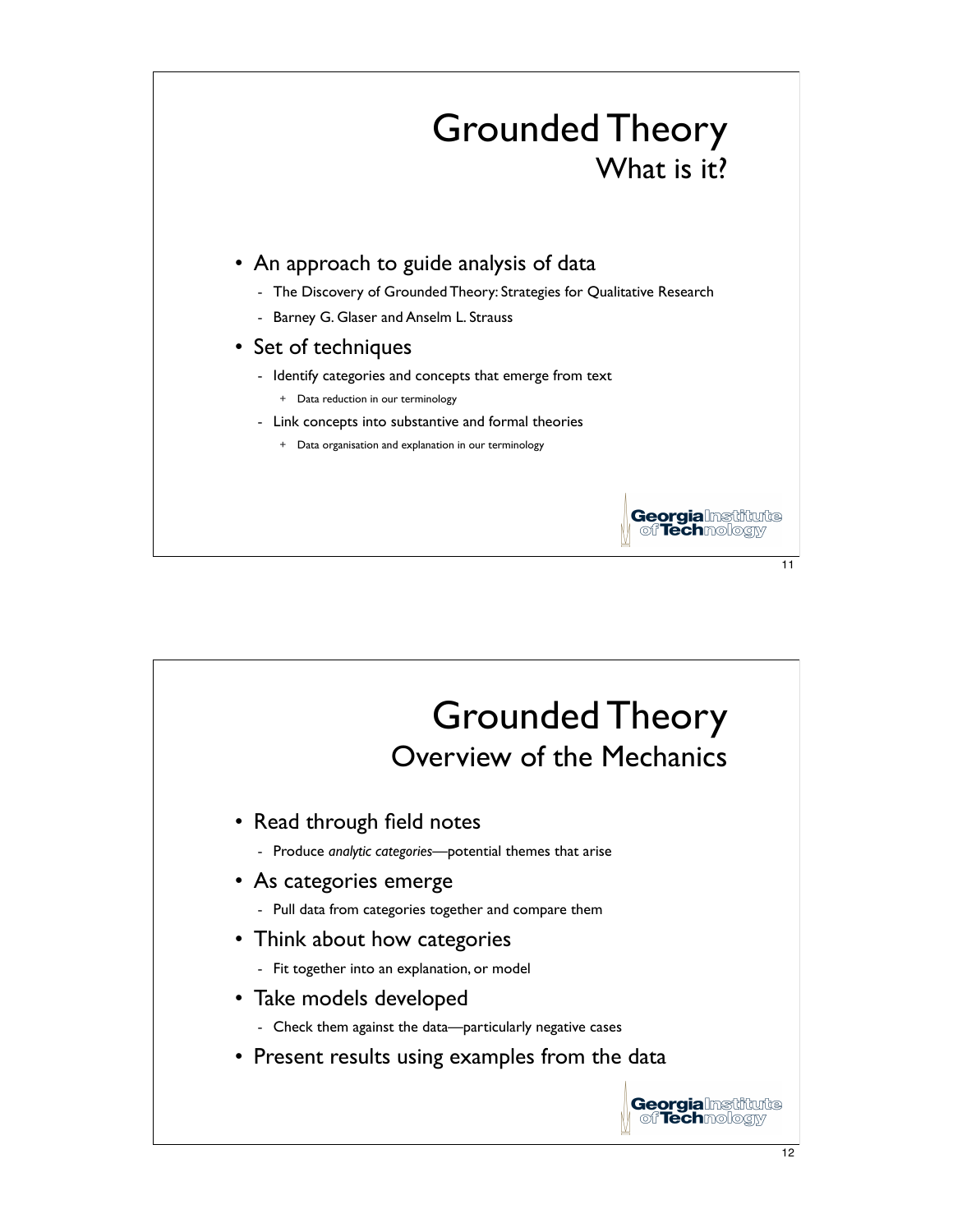

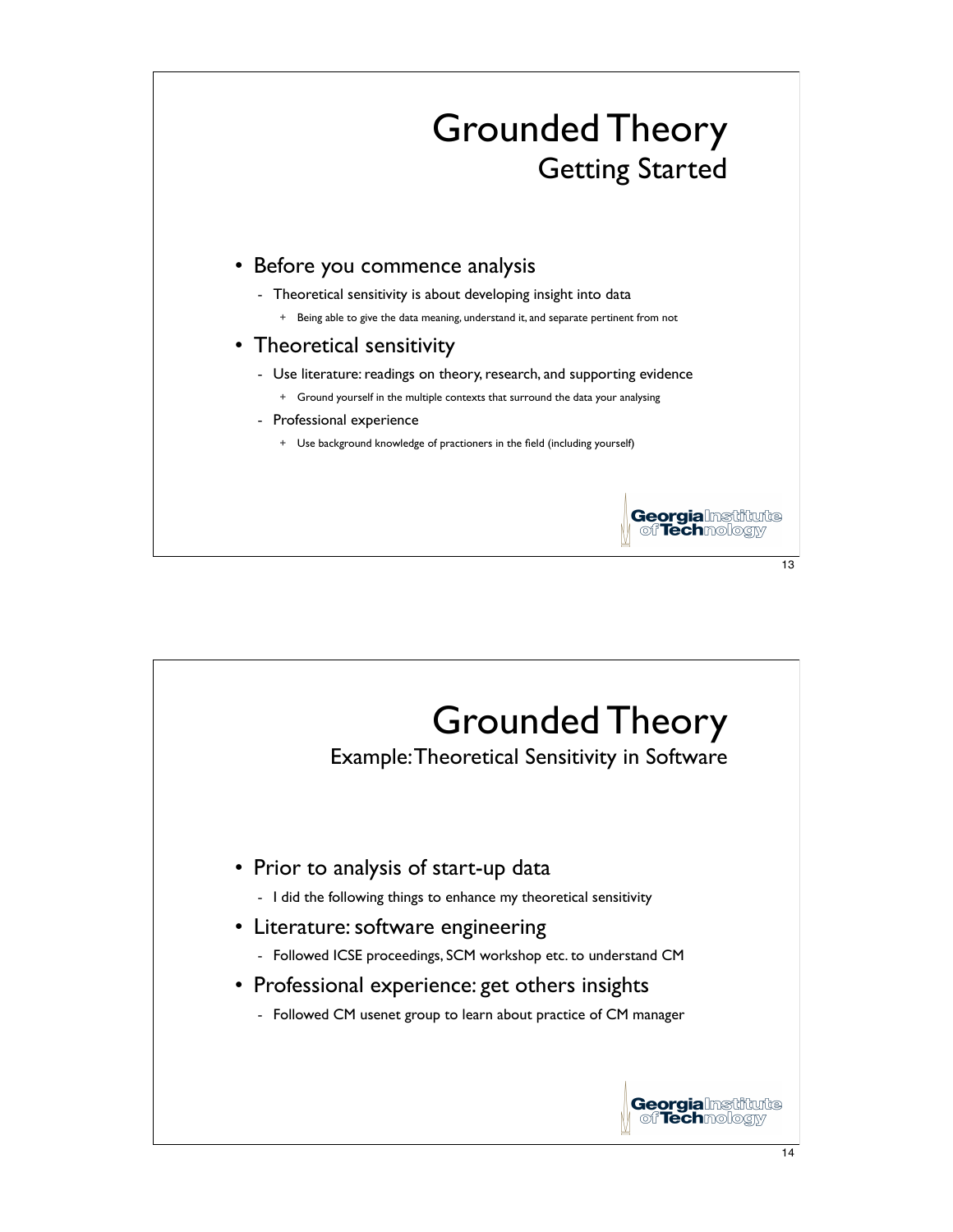

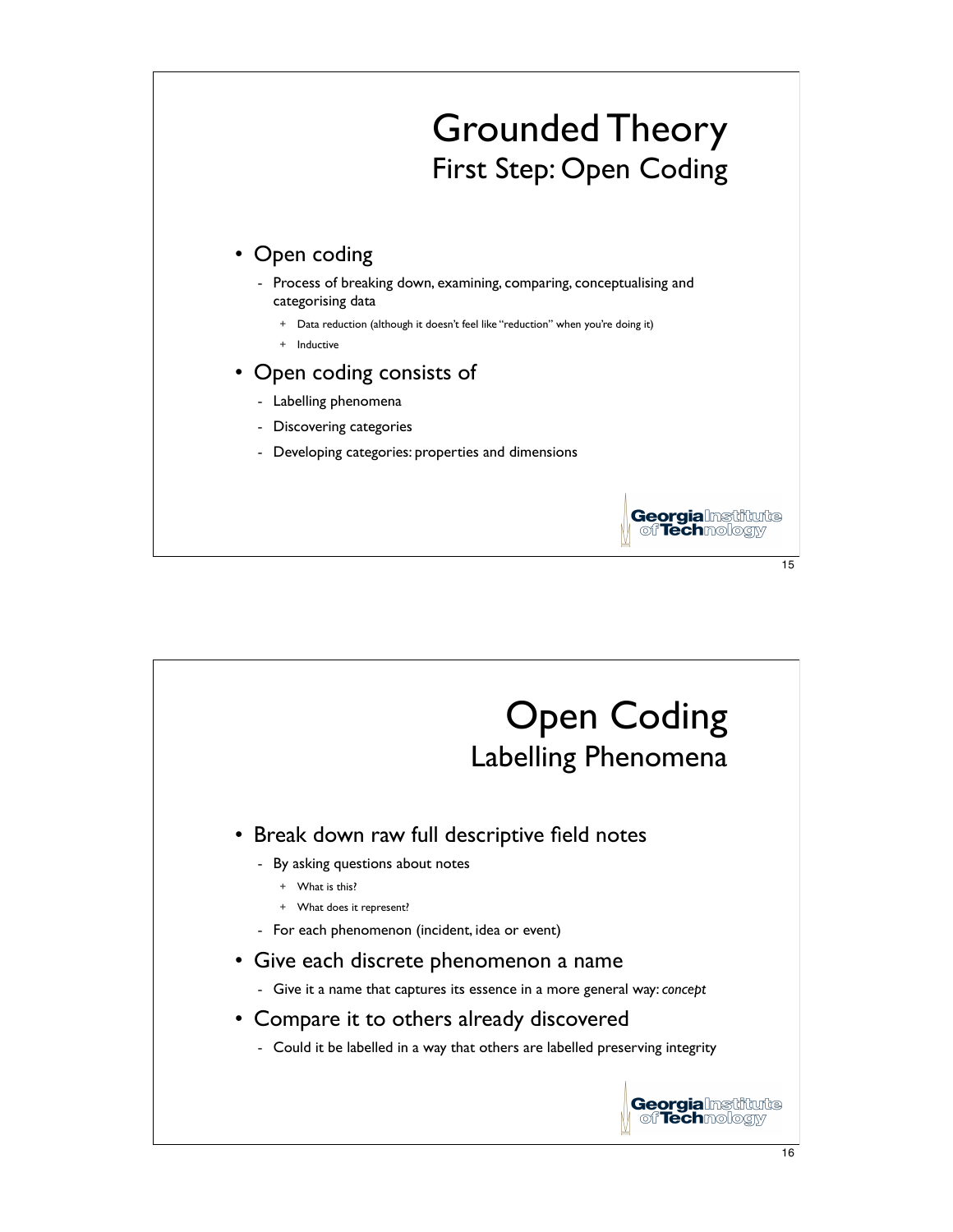

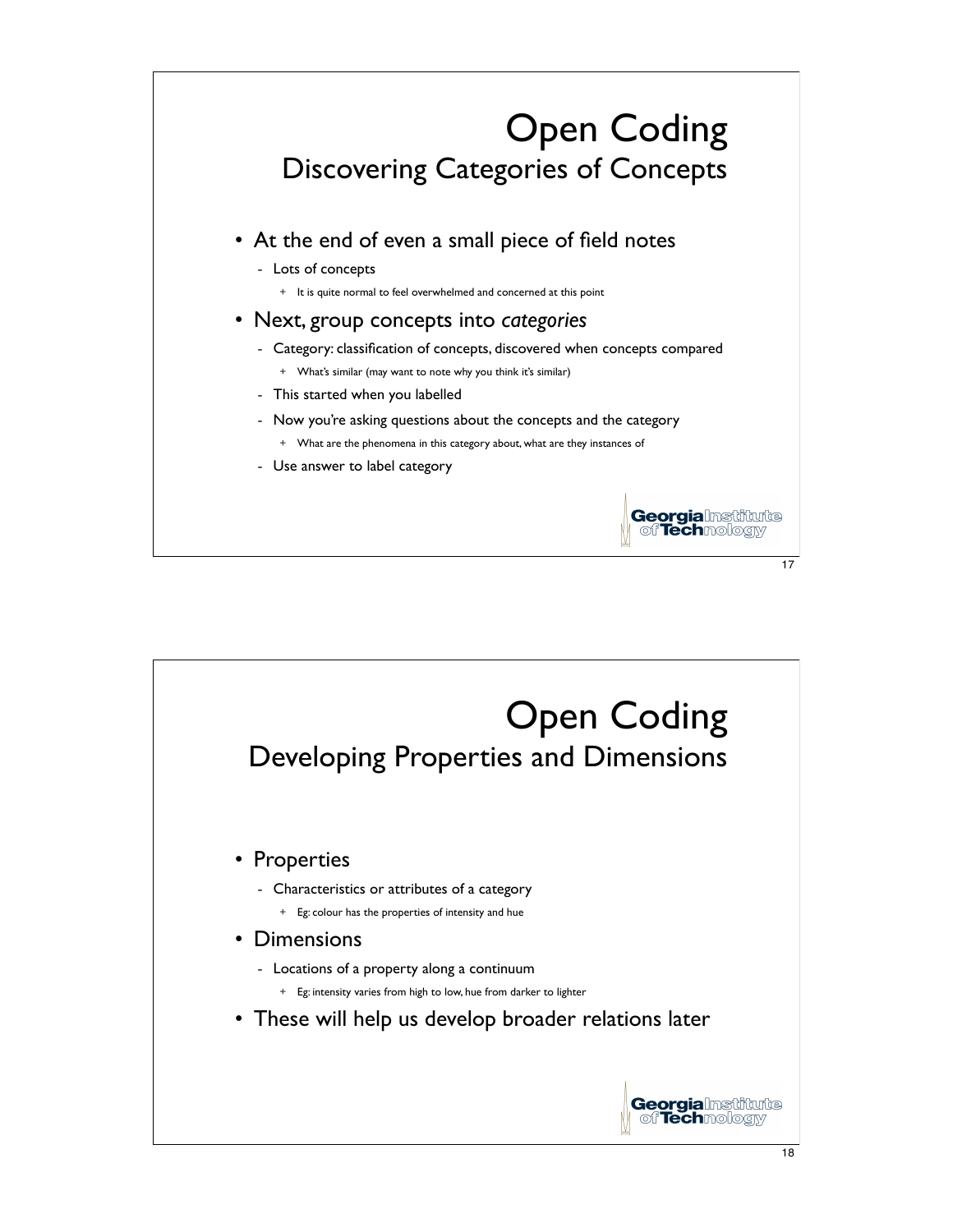

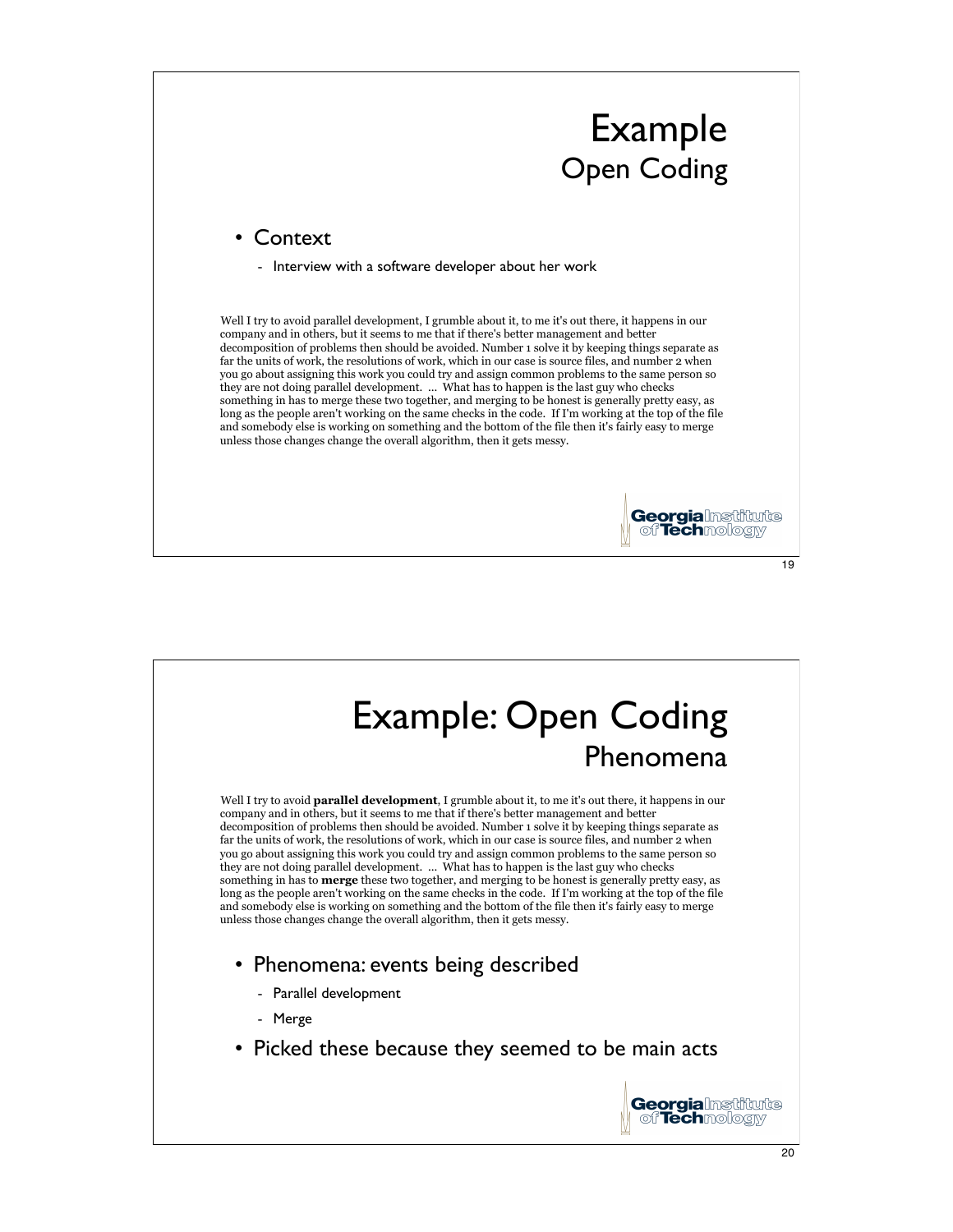## Example: Open Coding Category Discovery and Development

Well I try to avoid **parallel development**, I grumble about it, to me it's out there, it happens in our company and in others, but it seems to me that if there's better management and better decomposition of problems then should be avoided. Number 1 solve it by *keeping things separate as far the units of work, the resolutions of work*, which in our case is source files, and number 2 when you go about *assigning this work* you could try and assign common problems to the same person so they are not doing parallel development. ... What has to happen is the last guy who checks something in has to **merge** these two together, and merging to be honest is generally pretty easy, as long as the people aren't *working on the same checks in the code*. If I'm working at the top of the file and somebody else is working on something and the bottom of the file then it's fairly easy to merge unless those changes change the overall algorithm, then it gets messy.

- Category
	- Initially, code coordination, but too broad so *Individuals coordinating code*

## • Properties and Dimensions

- *Work*: that varies from independent to dependent
	- + What's being talked about here? Work talked about -- see italics
- *Module Change*: varies from separate to the same
	- + Changes to the code, modules specifically, described in detail



21

**Georgialnstitute** of **Tech**mology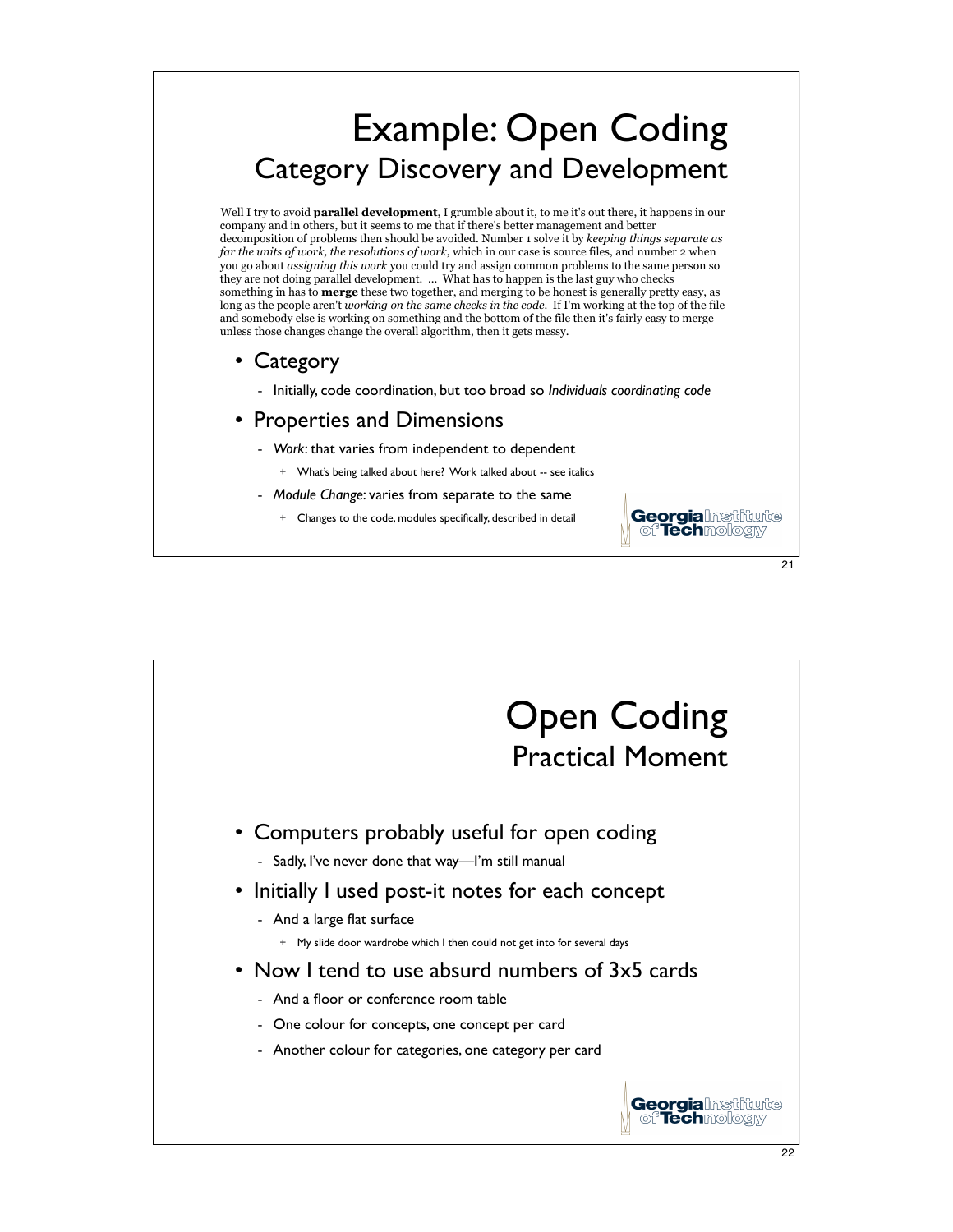

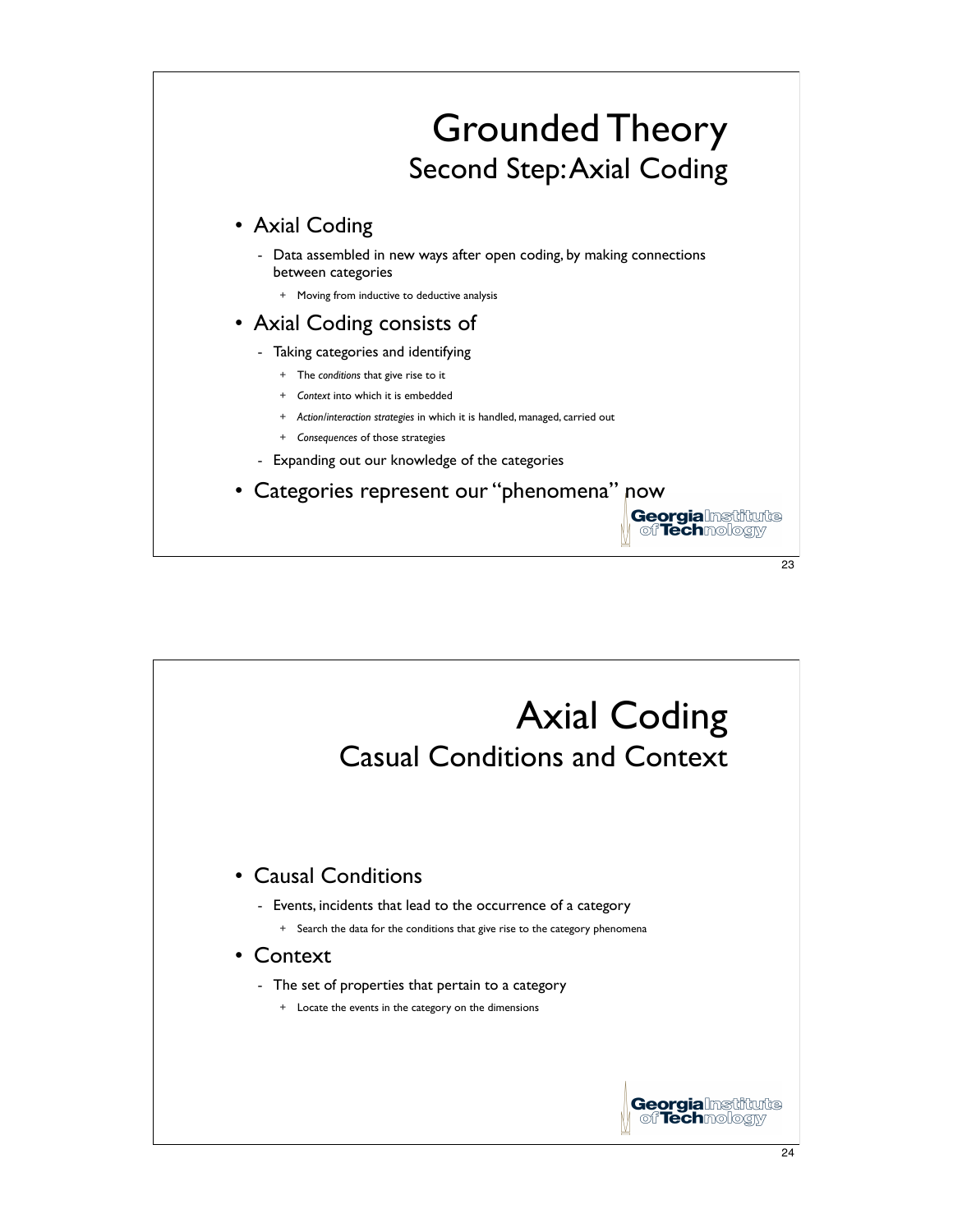

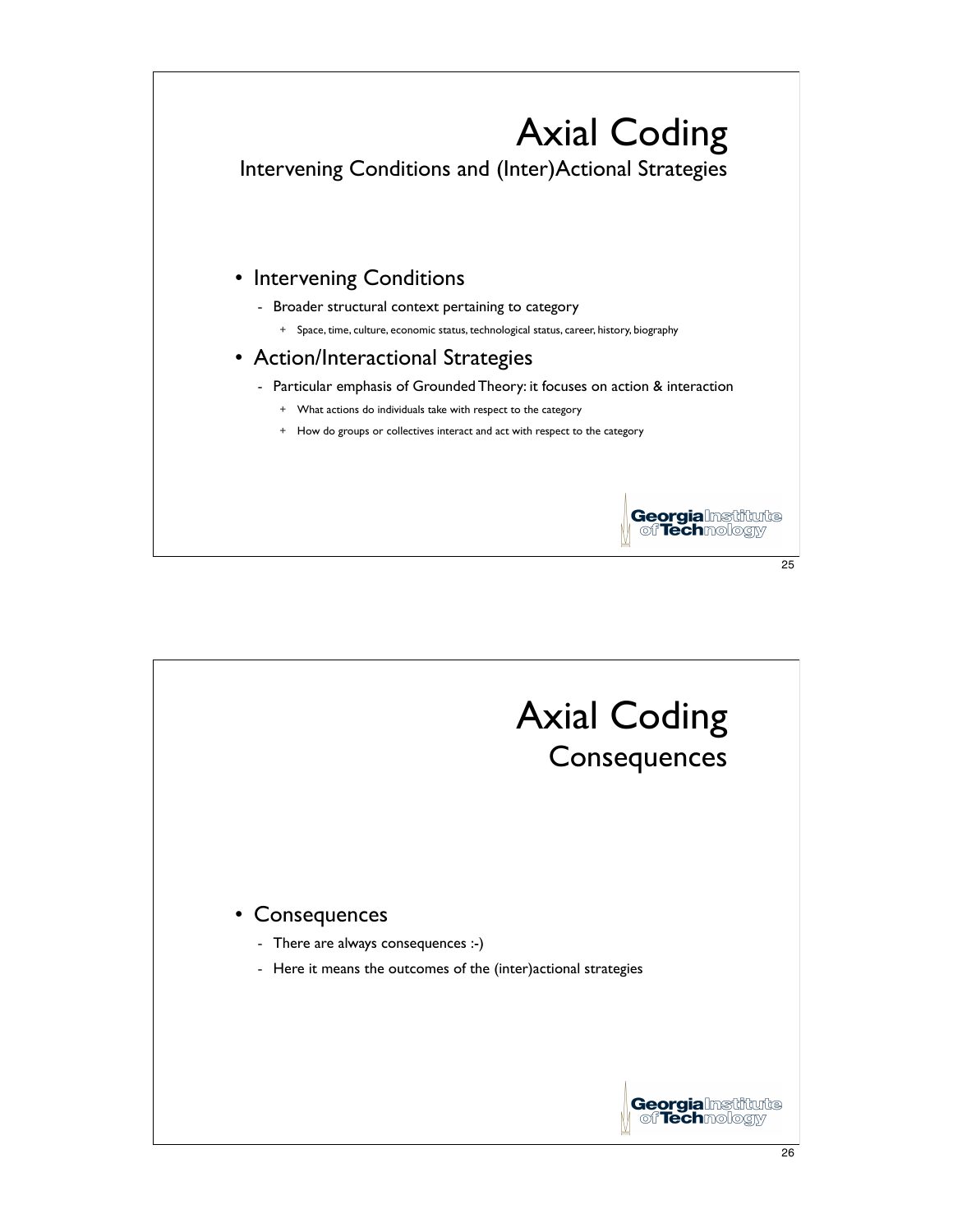## Example:Axial Coding Casual Conditions

Well I try to avoid parallel development, I grumble about it, to me it's out there, it happens in our company and in others, but it seems to me that if there's better management and better decomposition of problems then should be avoided. Number 1 solve it by keeping things separate as far the units of work, the resolutions of work, which in our case is source files, and number 2 when you go about assigning this work you could try and assign common problems to the same person so they are not doing parallel development. ... What has to happen is the last guy who checks something in has to merge these two together, and merging to be honest is generally pretty easy, as long as the people aren't working on the same checks in the code. If I'm working at the top of the file and somebody else is working on something and the bottom of the file then it's fairly easy to merge unless those changes change the overall algorithm, then it gets messy.

- *Individuals coordinating code*
- What causes individuals coordinating code?
	- bad management
	- bad code
	- being in the same part of the code



27

**Georgialnstitute** of **Tech**mologiy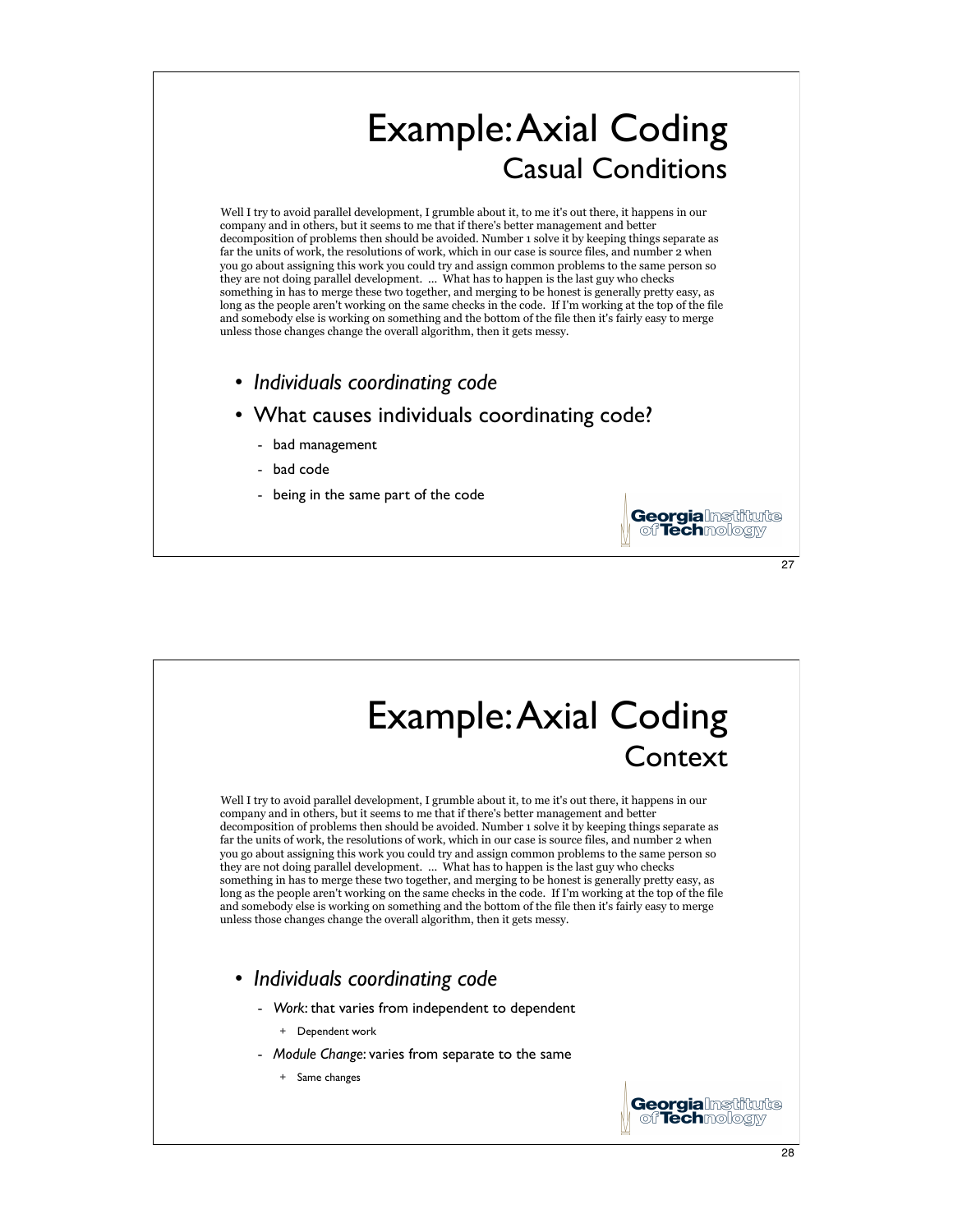## Example:Axial Coding Intervening Conditions

Well I try to avoid parallel development, I grumble about it, to me it's out there, it happens in our company and in others, but it seems to me that if there's better management and better decomposition of problems then should be avoided. Number 1 solve it by keeping things separate as far the units of work, the resolutions of work, which in our case is source files, and number 2 when you go about assigning this work you could try and assign common problems to the same person so they are not doing parallel development. ... What has to happen is the last guy who checks something in has to merge these two together, and merging to be honest is generally pretty easy, as long as the people aren't working on the same checks in the code. If I'm working at the top of the file and somebody else is working on something and the bottom of the file then it's fairly easy to merge unless those changes change the overall algorithm, then it gets messy.

- *Individuals coordinating code*
- What broader contexts might apply here?
	- Time: delivery schedules
	- Space: colocated development or geographically separated
- At this point, with this data
	- These are questions we might explore in the field



**Georgialnstitute** of **Tech**mologiy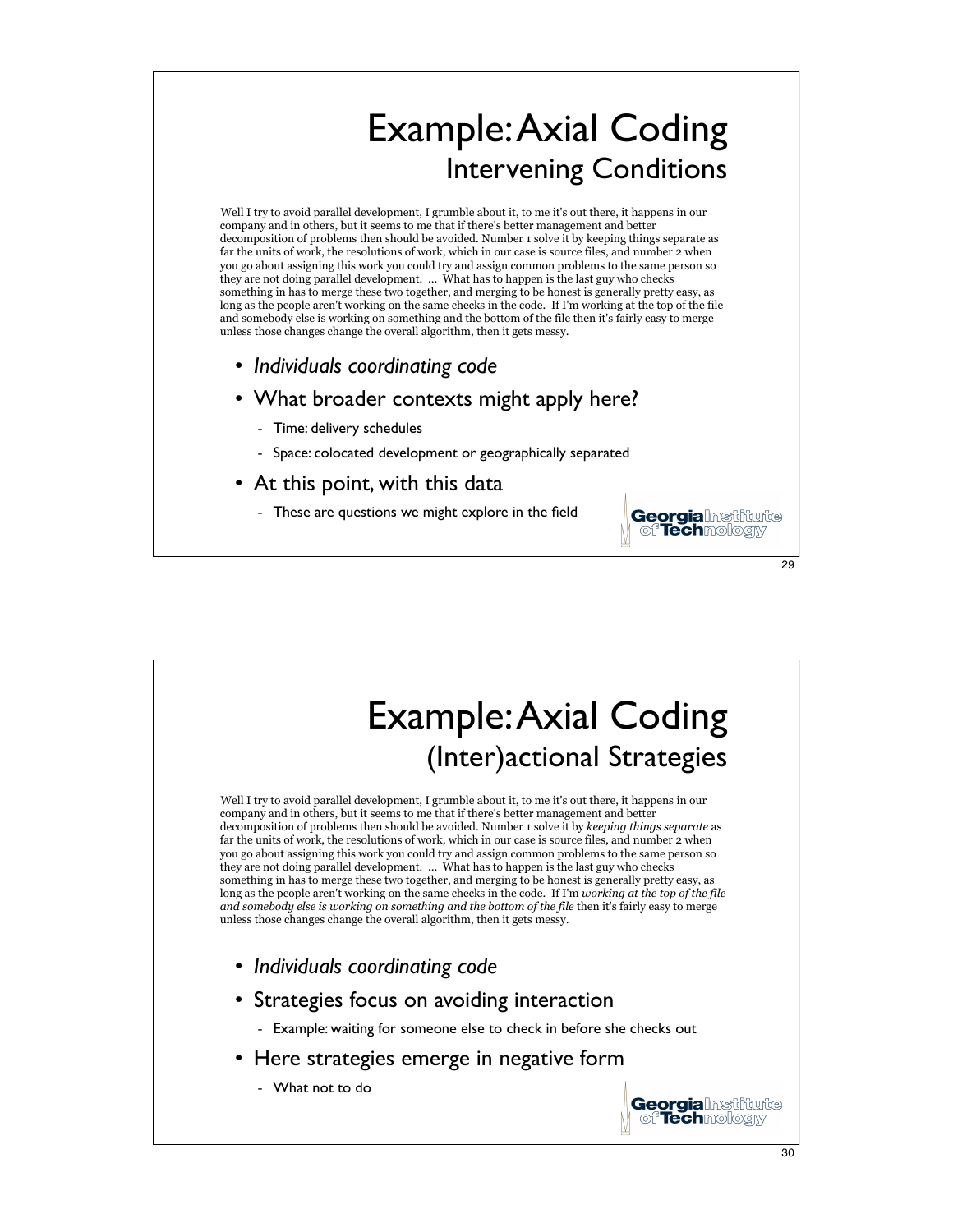

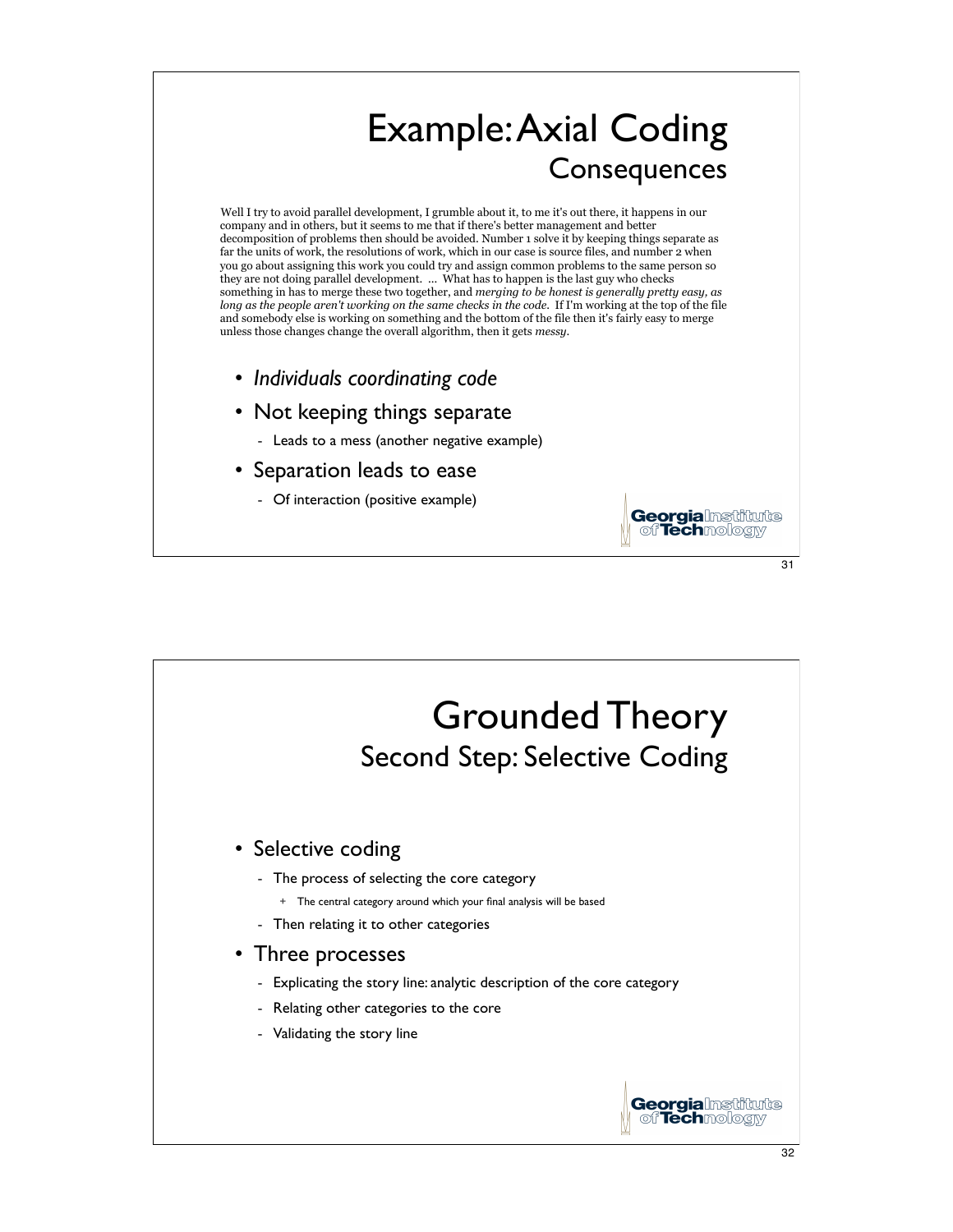

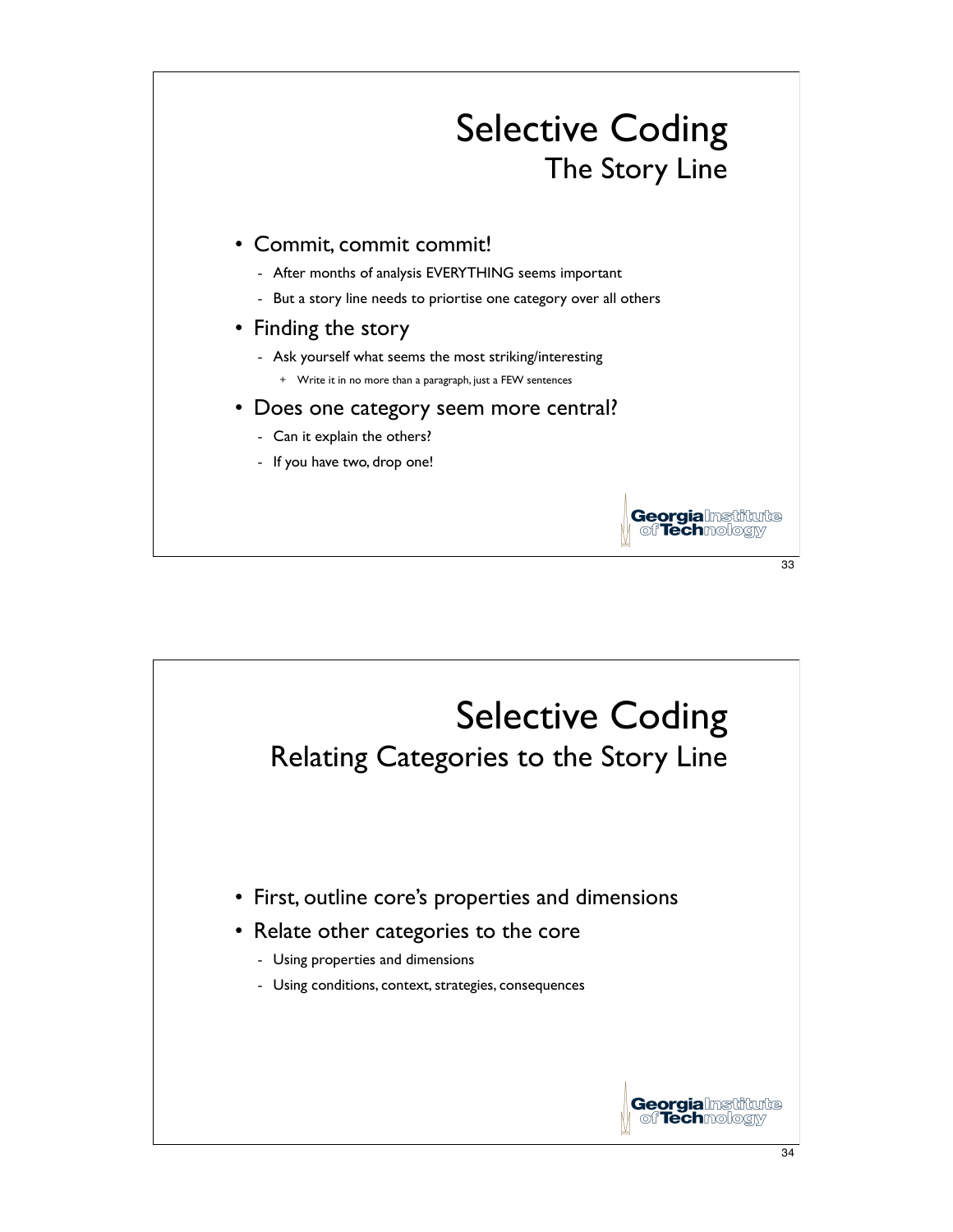

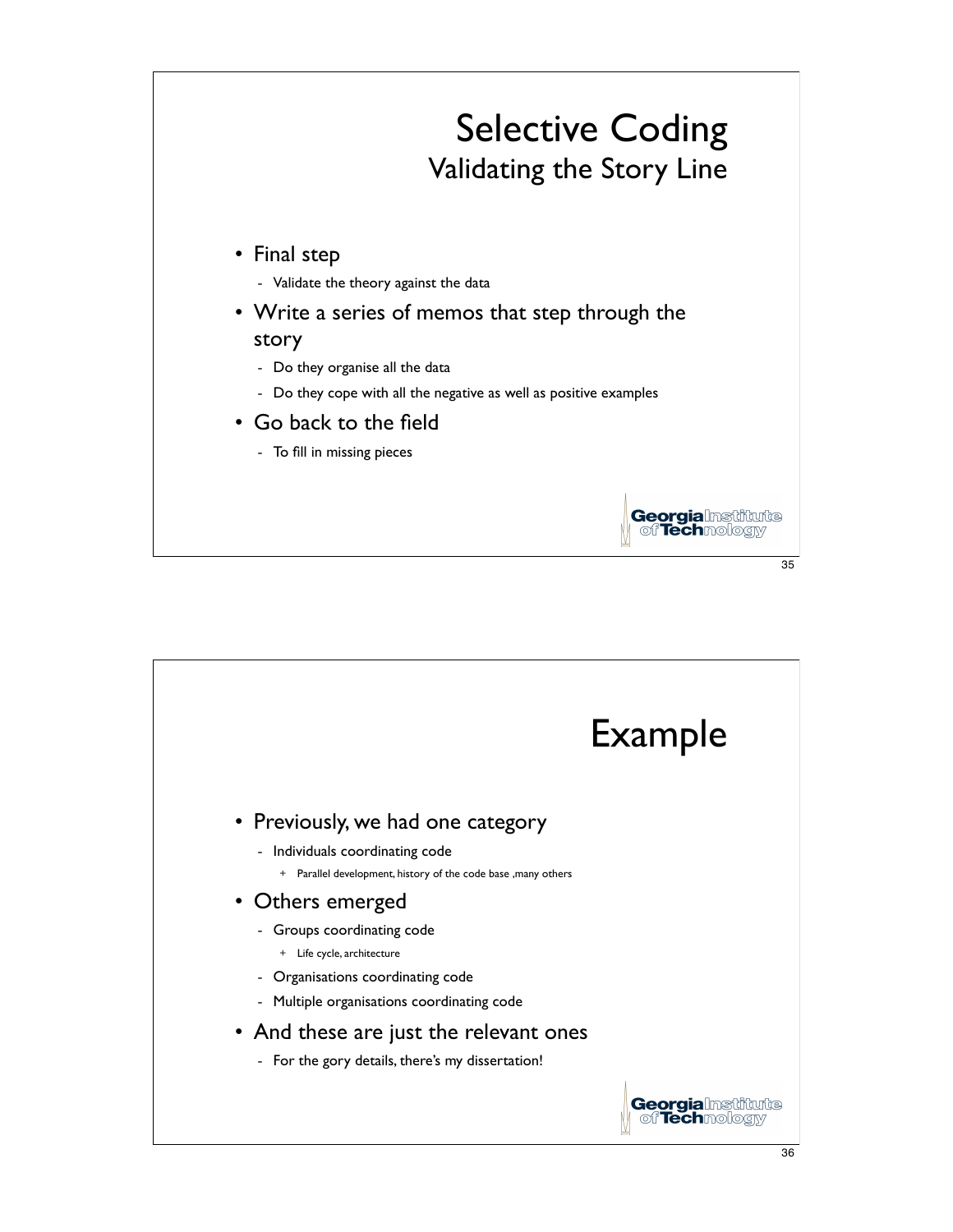

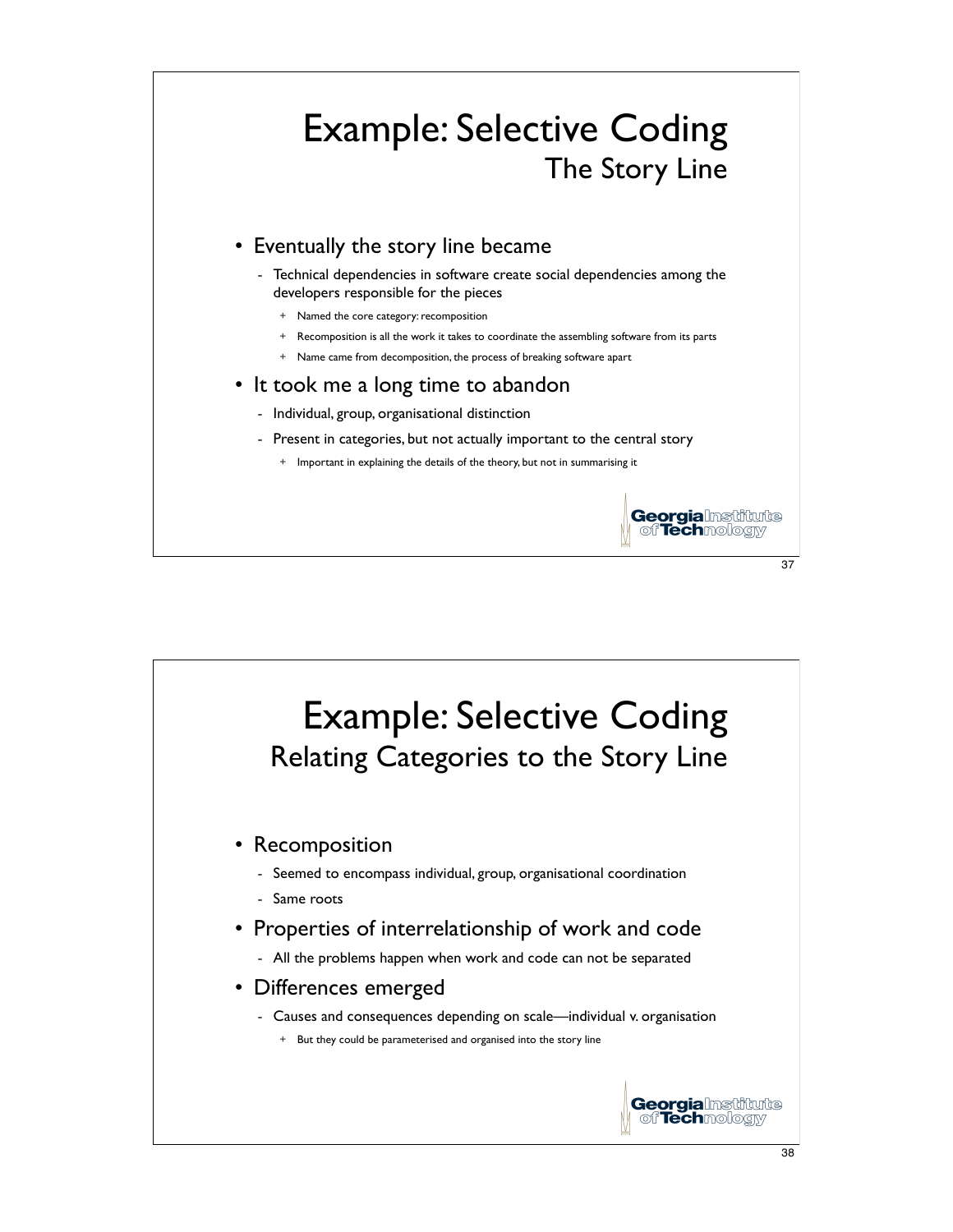